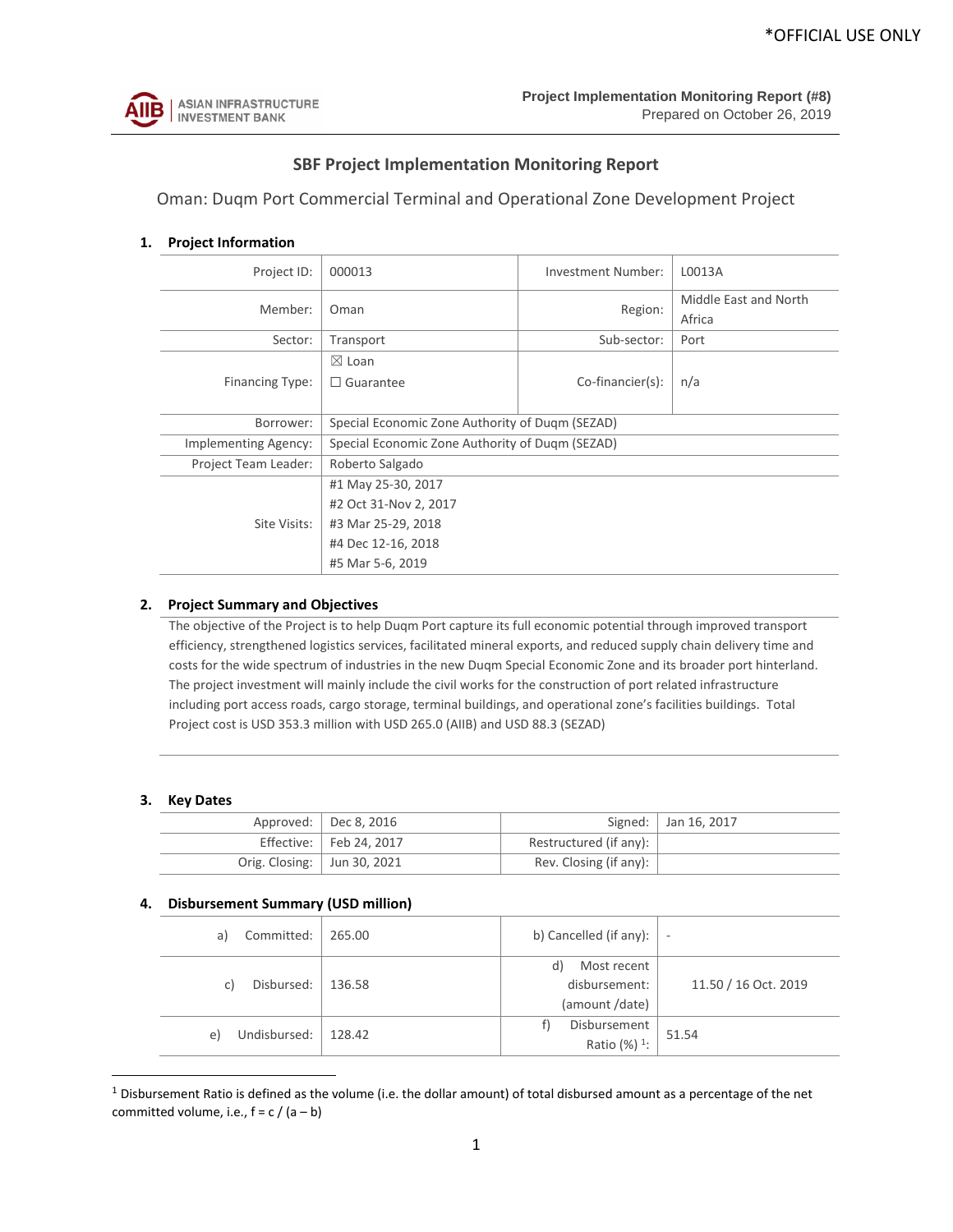

## **5. Project Implementation Update**

Project implementation is on track with no execution issues reported. Completion of phase-1: March 19, 2019 (Part of the berth handed over to PDC). Contractor mobilized for Phase 2 and completion planned for November 30, 2019 (EOT-2 Claim received; the Engineer recommended revised completion with additional EOT). The Project is expected to be completed within the original loan closing date of Jun. 2021.

|                                                                                                                     |                                                                | <b>Environmental &amp;</b>                                                                                                                                                                                                                                                               | Procurement                                                                                                  | <b>Financial</b> |
|---------------------------------------------------------------------------------------------------------------------|----------------------------------------------------------------|------------------------------------------------------------------------------------------------------------------------------------------------------------------------------------------------------------------------------------------------------------------------------------------|--------------------------------------------------------------------------------------------------------------|------------------|
| <b>Components</b>                                                                                                   | <b>Physical Progress</b>                                       | <b>Social Compliance</b>                                                                                                                                                                                                                                                                 |                                                                                                              | Management       |
| Component 1: Port related<br>infrastructure completed<br>at the terminals on the<br>Commercial Quay<br>(US\$244.74) | Physical Progress:<br>Approx. 64.07%<br>(as of<br>September19) | Full<br>compliance<br>with<br>Environmental<br>ୡ<br>Social Safeguards<br>• Construction<br>Environmental<br>Management<br>Plan (CEMP) in<br>place and<br>disclosed on<br>SEZAD and AIIB<br>websites<br>• Daily HSE site<br>visits and<br>Monthly HSE<br>Audits are being<br>carried out. |                                                                                                              | No issues        |
| Component 2:<br><b>Construction Supervision</b><br>(100% funded through<br>counterpart funds)                       | Consultants were<br>recruited prior to<br>loan approval        | n/a                                                                                                                                                                                                                                                                                      | Recruited ahead of<br>loan approval:<br>ROYAL<br><b>HASKONING KATIB</b><br>& ALAMI AND<br><b>PARTNERS JV</b> | n/a              |
| Component 3:<br><b>Project Management</b><br>(100% funded through<br>counterpart funds)                             | <b>Full Project</b><br>Management<br>Team on board             | n/a                                                                                                                                                                                                                                                                                      | n/a                                                                                                          | n/a              |

#### **6. Status of the Grievance Redress Mechanism (GRM)**

Grievance Redress Mechanism (GRM) in place for projects within the Special Economic Zone (SEZ) of Duqm Port. During the Stakeholder Engagement and Public consultation held on 21 March 2018, SEZAD shared with participants handouts which included project description in addition to the GRM associated with the Project and Serka MSF. As of September 30, 2019 (Q3 2019), no formal grievances have been raised about the Project.

## **7. Results Monitoring**

| Project Objective                                       | <b>Baseline</b> | 2017-2020 |        | 2021   |        | 2025   |        | 2030   |        |                |
|---------------------------------------------------------|-----------------|-----------|--------|--------|--------|--------|--------|--------|--------|----------------|
| <b>Indicators</b>                                       | (2016)          | Target    | Actual | Target | Actual | Target | Actual | Target | Actual | Others, if any |
| Annual gross revenues with<br>the Project (USD million) | 1.82            | 1.82      |        | 100    |        | 290    |        | 360    |        |                |